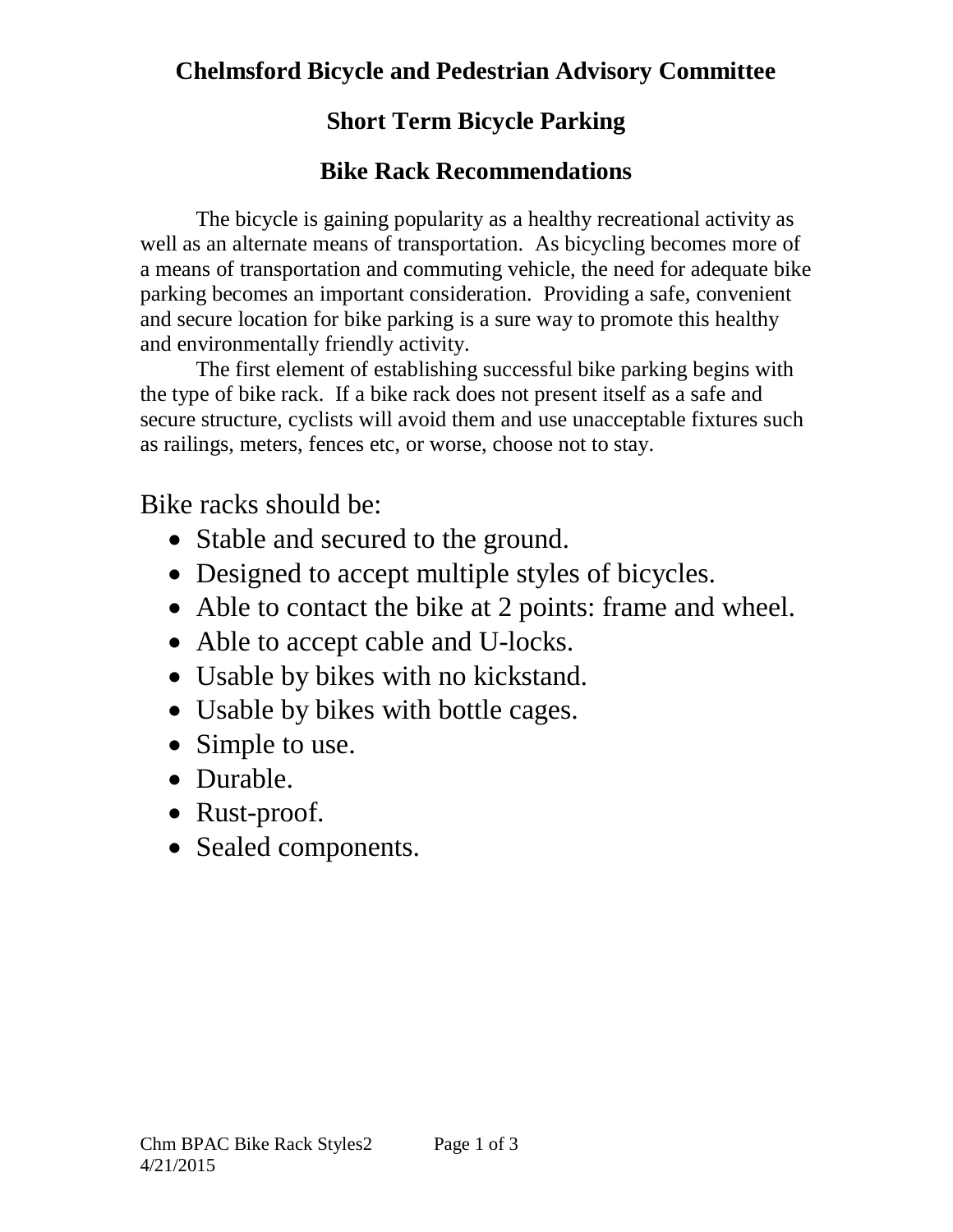# **Chelmsford Bicycle and Pedestrian Advisory Committee**

# **Short Term Bicycle Parking**

#### Examples of Satisfactory Styles:



Fig. 1 Inverted "U" styles Fig. 2



Fig. 3 Inverted U - rack Fig. 5 Swerve





Fig. 6 Campus Style Fig. 7 Fig. 8





Chm BPAC Bike Rack Styles2 Page 2 of 3 4/21/2015